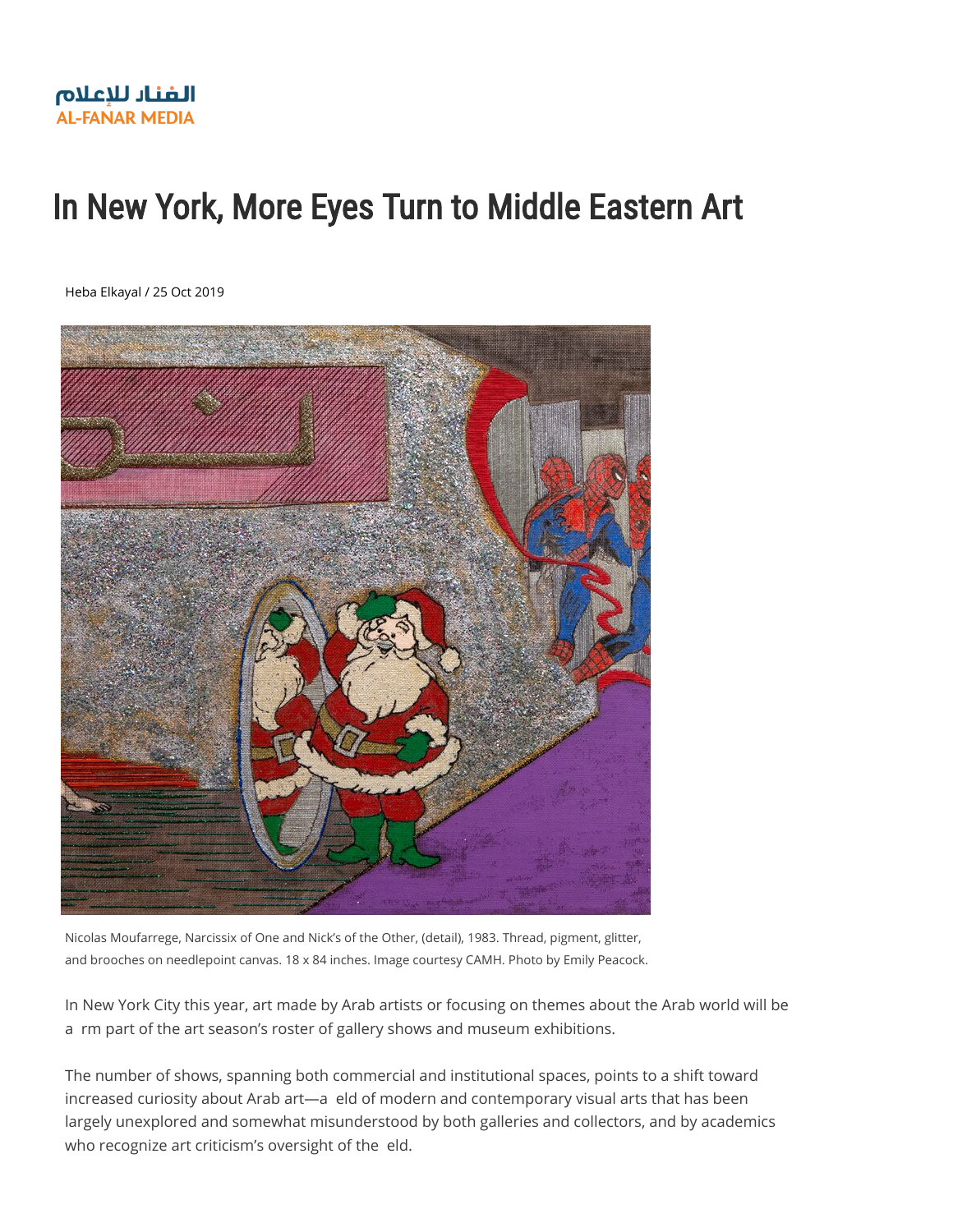The art calendar starts in September with the opening of commercial gallery shows after the summer hiatus. Whereas in Europe almost all galleries close during August, galleries in New York usually

#### have a

show that opens in June and is on display through the end of summer. From September through the following June, gallery shows and museum exhibitions are supplemented by varying art fairs and global art biennials where engagement and discussion by the global art community at large helps to not only create awareness about artists, art trends and other artistic developments, but also to help situate art in the global canon.

The inclusion of an artist's work in a museum exhibition is regarded as the best seal of critical approval, often marking an artist as someone who can be regarded as serious and worthy not only of being collected, but also of being integrated into the canon. This makes some of the current and forthcoming museum exhibitions exciting news not only for the artists selected to show, but for the eld at large.

Following is a selection of highlights of the year that exemplify the quality of the shows: Hayv Kahraman: Not Quite Human

#### Jack Shainman Gallery, September 5 to October 26

The Kurdish-Iraqi artist Hayv Kahraman is one of the few artists originally from the Middle East to be shown frequently in New York. Born in Baghdad, she grew up as a refugee in Sweden and now is based [in Los Angeles. Her paintings embody an assertive refutation of the mistaken ideas imposed on](https://www.al-fanarmedia.org/2019/09/an-iraqi-born-artist-rejects-identities-imposed-on-women/) her and others like her. (For a full review of her show, see our earlier article, "An Iraqi-Born Artist Rejects Identities Imposed on Women.")

### **Wael Shawky: The Gulf Project Camp**

#### Lisson Gallery, September 13 to October 16, 2019

Egyptian artist Wael Shawky is known for challenging and subverting the standard questions of national, religious and artistic identity in historical storytelling. His work instead reassesses these concepts as it imagines alternative narratives that refuse to indulge in the nostalgic clichés often seen in depictions of Arab political and social history.

For a project [exhibited four years ago at MoMA PS1](https://www.moma.org/calendar/exhibitions/3691), the Museum of Modern Art's satellite space in Queens, New York, Shawky created glass marionettes in Murano, the famed glass-making district near Venice. These marionettes were used in the third installment of Shawky's lm trilogy The Cabaret Crusades, based on Lebanese historian Amin Maalouf's work [The Crusades Through Arab Eyes](https://saqibooks.com/books/saqi/the-crusades-through-arab-eyes/), putting a playful and alternative spin on the history-telling of the Arabs during the time of the Crusades.

For the Gulf Project Camp exhibition at Lisson Gallery, Shawky focused on the theme of the history of the Arabian Peninsula from the 17th century to the present. Again, he concentrated on false depictions of the region historically, but he also gave attention to the transformation of the urban landscape and the role of the region's ruling families.

Shawky transformed the gallery with an immersive large-scale installation of something akin to a rocky mountain in the center of the space. On it are displayed new glass and bronze sculptures of mythical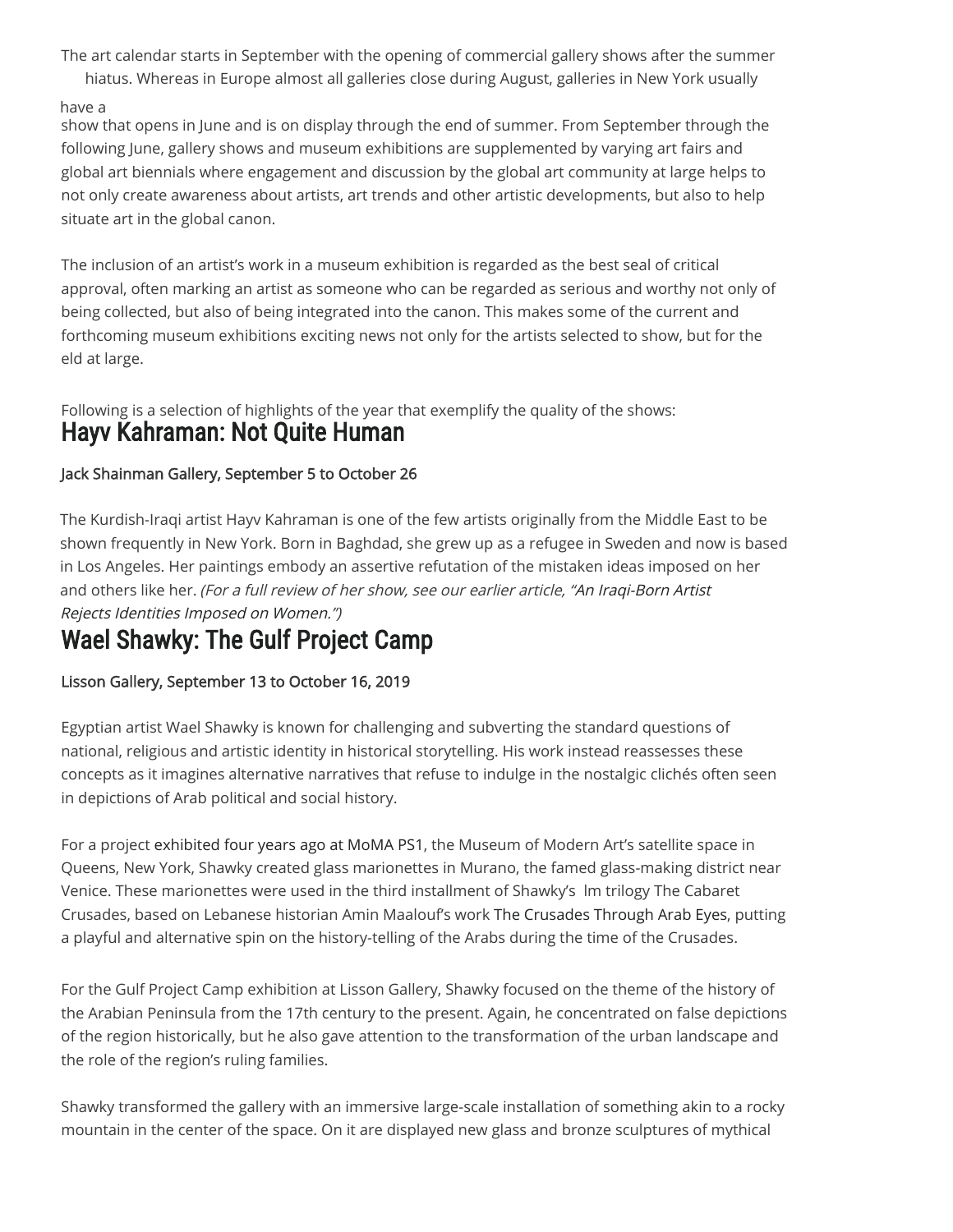creatures and cities, repeated throughout the exhibition in charming ink drawings, intricate wooden carvings and large Murano glass tableaus. History appears to have been turned into child-like storytelling.

His creatures—part friendly dinosaur, part omniscient observer—serve as a recurring motif in the adapted narratives of the historical events and themes that he focuses on with each series. The inclusion of the fanciful characters, looming large in both the sculptures and in the other works, perhaps softens what might be inferred as acerbic criticism of some of the dramatic changes of landscape and geopolitics in the region.

Shawky tried to make use of the scant available source material about the history of the region, including ancient poems and maps rendered by foreigners in the 18th century–some of whom never even visited the region but drew it according to their imagination. By considering the transformation of sites like Mecca through the lens of regional and global trade, migration, and the tribal relations and alliances between the ruling families today, he again offers an alternative narrative by which to consider history and contemporary politics. These panoramic depictions of cities present a semihistorical "corrected" rendering of the false maps and ideas that Shawky critiques.



[Nicolas Moufarrege: Recognize My Sign](https://queensmuseum.org/2019/06/nicolas-moufarrege)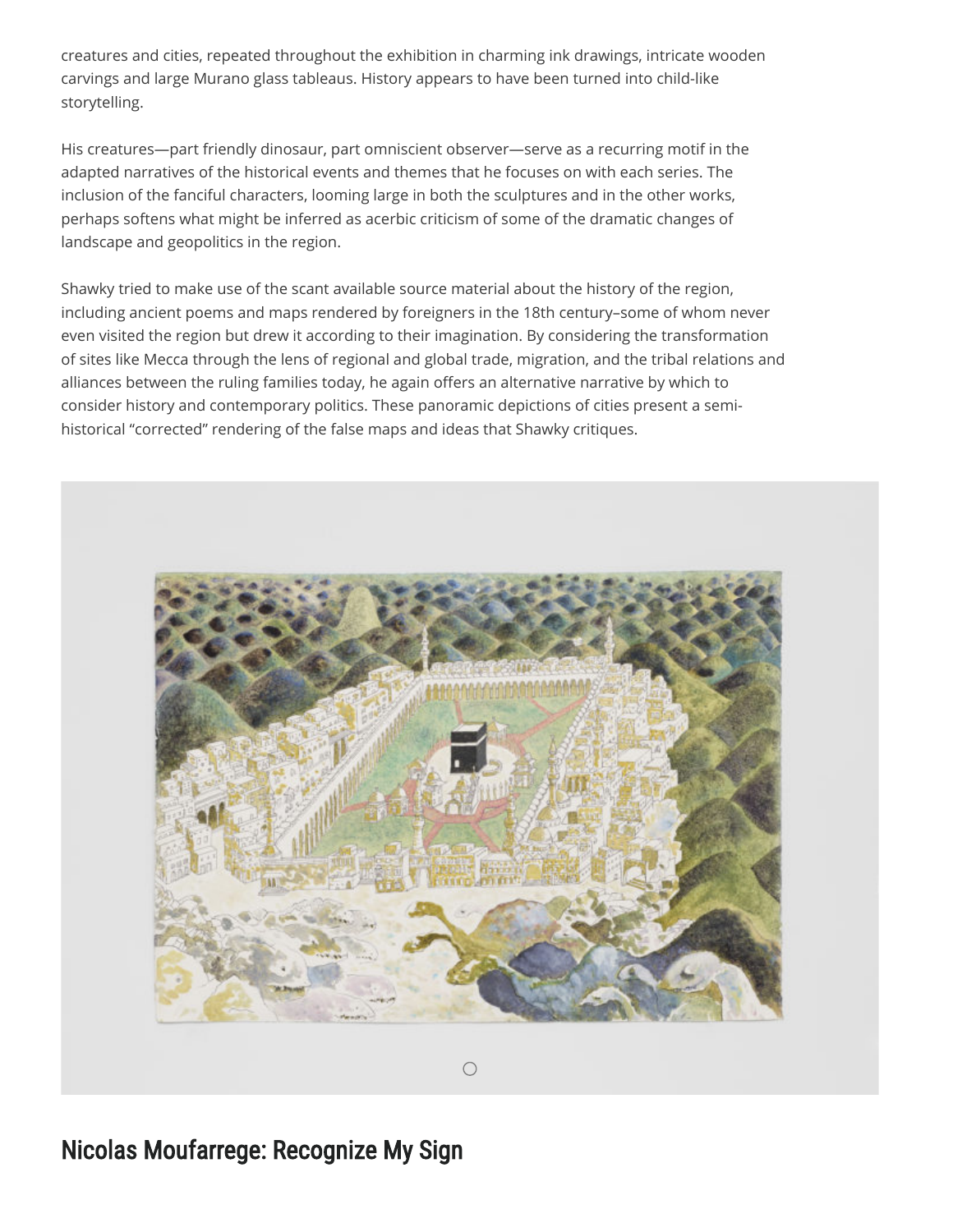#### The Queens Museum, October 6 to February 16, 2020

The exhibition of lap-size tapestries and embroidered paintings by the late Lebanese artist Nicolas Moufarrege highlights how Arab artists in the late 20th century were creating a unique visual language of their own to express their experiences. Moufarrege was gay, and expressed his sexuality in his works through text and symbolism. The works on display clearly present to viewers how Moufarrege, as an artist, was very much immersed in contemporary American art trends and observant of what was being done elsewhere. Melding pop culture, American comic book characters and Arabic calligraphy, the exhibition is a fine display of an artist fusing multiple cultural references to create a singular lexicon of his own.

During the Lebanese civil war, Moufarrege sought refuge first in Paris, then in New York. The exhibition includes nearly forty works and a variety of archival materials, along with the embroidered paintings he made as he migrated from Beirut to Paris to New York. During his time in New York, from 1980 to 1985, Moufarrege also contributed to magazines like Flash Art and Arts Magazine, writing about the East Village art scene that he was fully immersed in.

He died in 1985, early on in the AIDS epidemic, and left behind a body of work that was mainly held by his brother and sister, who live in Shreveport, Louisiana. Curator Dean Daderko of Contemporary Arts Museum Houston, who organized the exhibition, first shown in Houston, helped bring the artist out of obscurity by tracking down his siblings after spotting one small work, Banana Pudding, five years ago in a group show of artists from New York's East Village art scene of the 1980s. The exhibition's second iteration was co-organized in the Queens Museum by curator Larissa Harris, a fitting location owing to the museum's objective of showing work by immigrant artists who at one time or another engaged with the city of New York.

Said Dean Daderko: "The continuing relevance of his work is striking. In a moment when queer identity and transnational migrations are front of mind, Moufarrege's refreshing work offers us new ways to approach these ongoing issues."

[Editor's note: The author of this article served as a communications consultant for the Queens Museum in the lead up to the opening of the exhibition. ]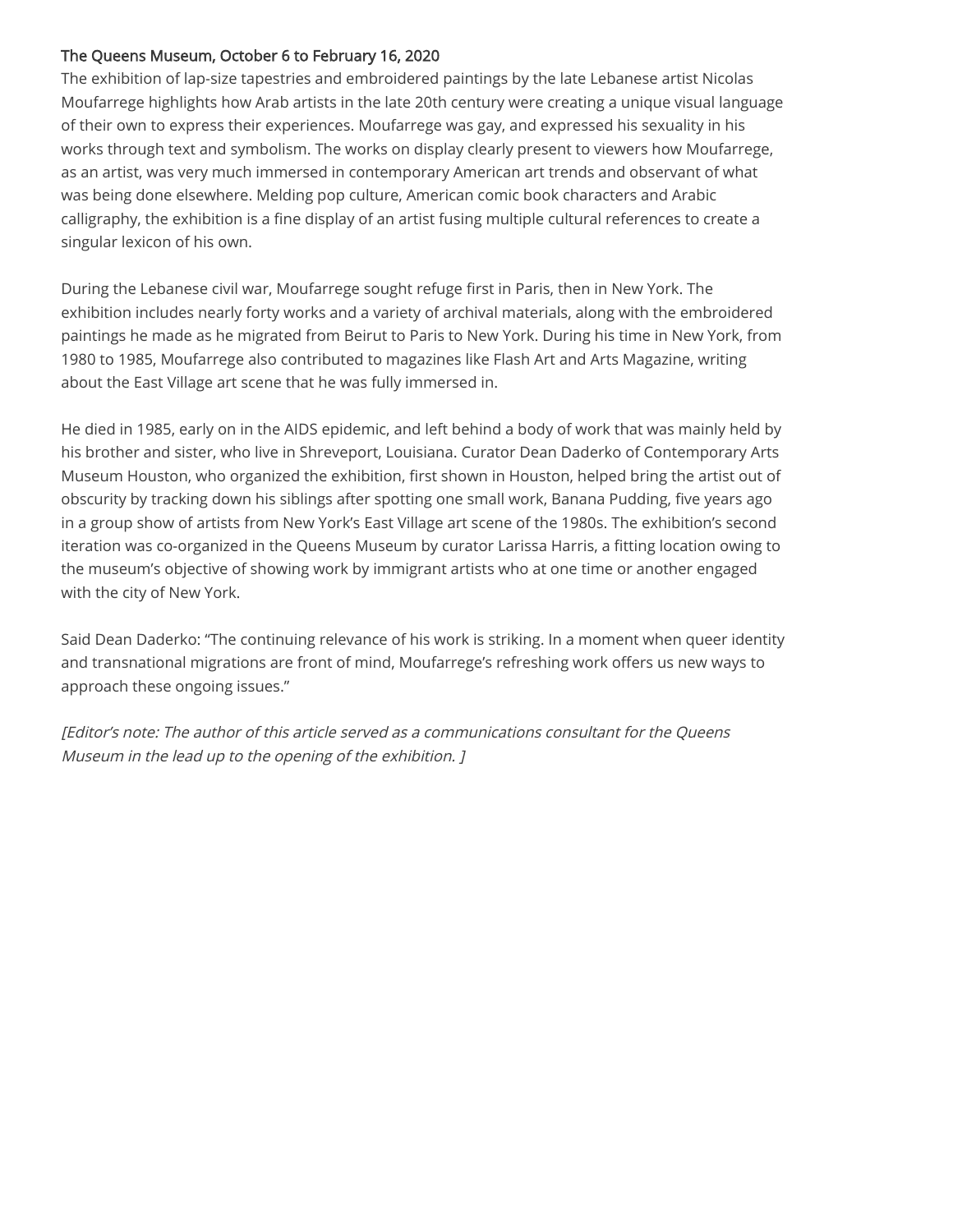

Nicolas Moufarrege, Le sang du phenix [The Blood of the Phoenix], 1975. Thread and pigment on needlepoint canvas. 49 7/8 x 64 inches. Image and work courtesy Nabil Moufarrej and Gulnar "Nouna" Mufarrij, Shreveport, Louisiana.

## [Theater of Operations: The Gulf Wars 1991-2011](https://www.moma.org/calendar/exhibitions/5084)

#### MoMA PS1, November 3 to March 1, 2020

A group show featuring over 50 artists, both Arab and non-Arab, will explore the 1991 Gulf War and its legacy of American military involvement in the region. Also under scrutiny will be the impact of sanctions imposed on Iraq after its invasion of Kuwait and their effect on civilian life; the U.S.-led invasion of Iraq in 2003, and their effect on destabilizing the region. Assembled by MoMA PS1's curator and chief curator, Syrian-American Ruba Katrib and Peter Eleey, respectively, the exhibition is set to examine how public consciousness has relegated the Iraq wars to the past, almost forgotten despite their continuous impact, both regionally and globally.

The highly political nature of the show, and criticism of U.S. involvement in foreign countries, is timely, but the presentation of works by Kuwaiti and Iraqi artists such as Dia Al-Azzawi, Thuraya Al-Baqsami, Tarek Al-Ghoussein and [Hiwa K](https://www.al-fanarmedia.org/2018/08/artists-share-local-histories-of-war-and-exile/) in conversation with Western artists Paul Chan and Thomas Hirschhorn and the anonymous Guerrilla Girls will perhaps present a very honest dialogue, and most certainly a multi-faceted one.

### [Taking Shape: Abstraction from the Arab World, 1950s–1980s](https://greyartgallery.nyu.edu/exhibition/quest-for-the-essence-arab-abstraction-from-the-barjeel-art-foundation-1940s-1980sjanuary-14-april-4-2020/)

#### New York University's Grey Art Gallery, January 14 to April 4, 2020

Culled from the [Barjeel Art Foundation](https://www.barjeelartfoundation.org/) collection, the exhibition seeks to explore the development of